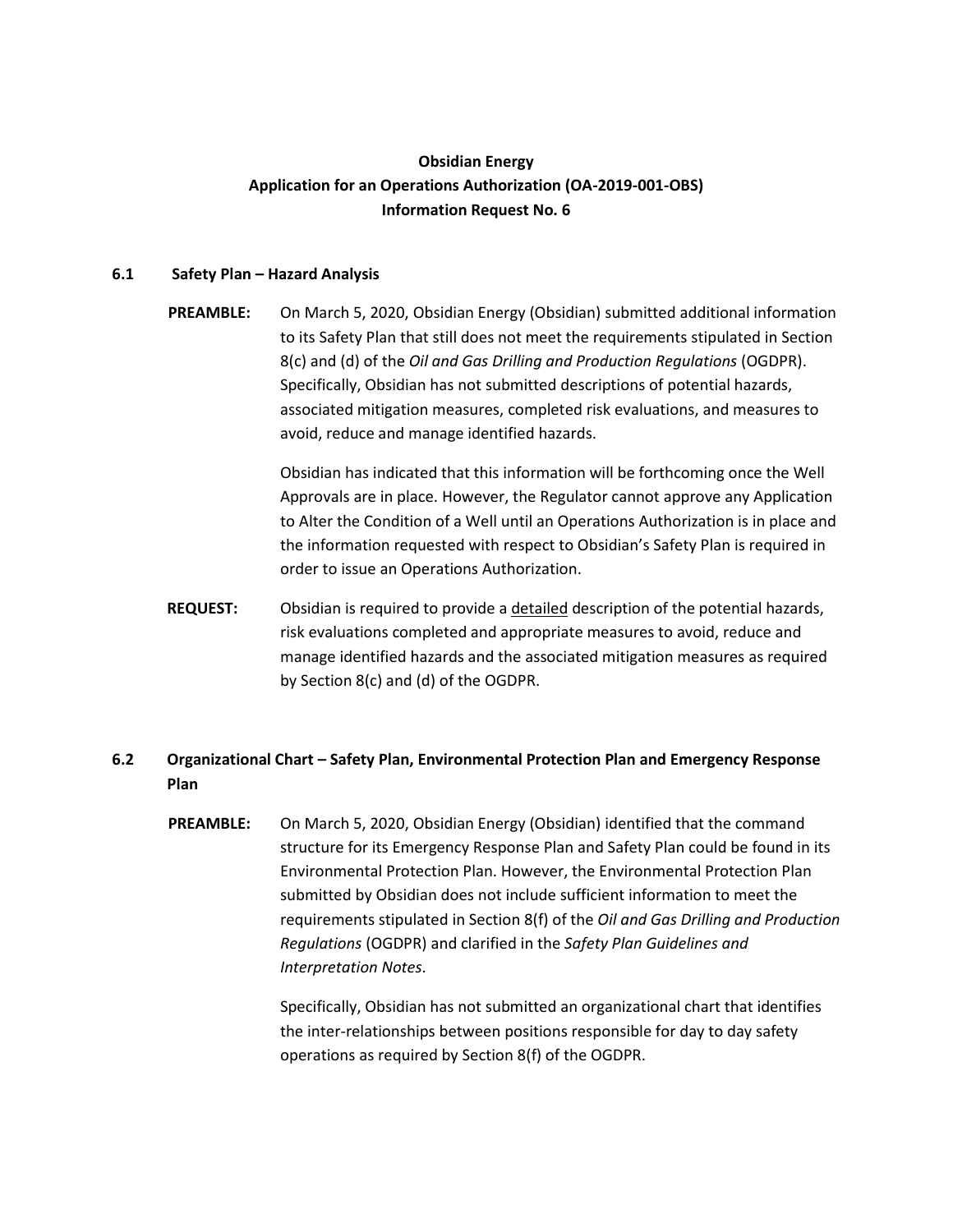- **REQUEST:** Obsidian is required to provide a detailed organizational chart, in the form of a diagram, that identifies key staff, their position and their role in executing daily safety management during operations. This information must include, but is not limited to:
	- Name, position and contact information of key personnel; and
	- Their responsibilities and how they fit into the command structure as it relates to daily safety management operations.

## **6.3 Environmental Protection Plan – Concordance Table**

- **PREAMBLE:** Information Request No.4 required that Obsidian provide an updated Environmental Protection Plan and concordance table with references to the requirements of sections 9(a) and (f) of the OGDPR, but this information was not submitted.
- **REQUEST:** Obsidian is required to provide a detailed Environmental Protection Plan that is in compliance with Section 9 of the OGDPR and which must include the following information:
	- A summary of and references to the management system that demonstrate how it will be applied to the proposed work or activity and how the duties set out in the OGDPR with regard to Environmental Protection are fulfilled; and
	- Correct contact information for all relevant regulatory authorities in the Northwest Territories.

Obsidian is also required to provide a concordance table that specifies where the information required in section 9 of the OGDPR can be found in its Environmental Protection Plan.

### **6.4 Contingency Plan – Local / On Site Resources**

**PREAMBLE:** On March 5, 2020 Obsidian submitted a site specific Emergency Response Plan (ERP) which was not compliant with 6(j) of the OGDPR. Obsidian references the ERP and Spill Response Plan as containing information related to response resources and mitigation measures for environmental impacts. However, these documents do not include any specific information related to **locally (On Site)** available resources and only contain a brief description of how contaminated soil will be collected and disposed of.